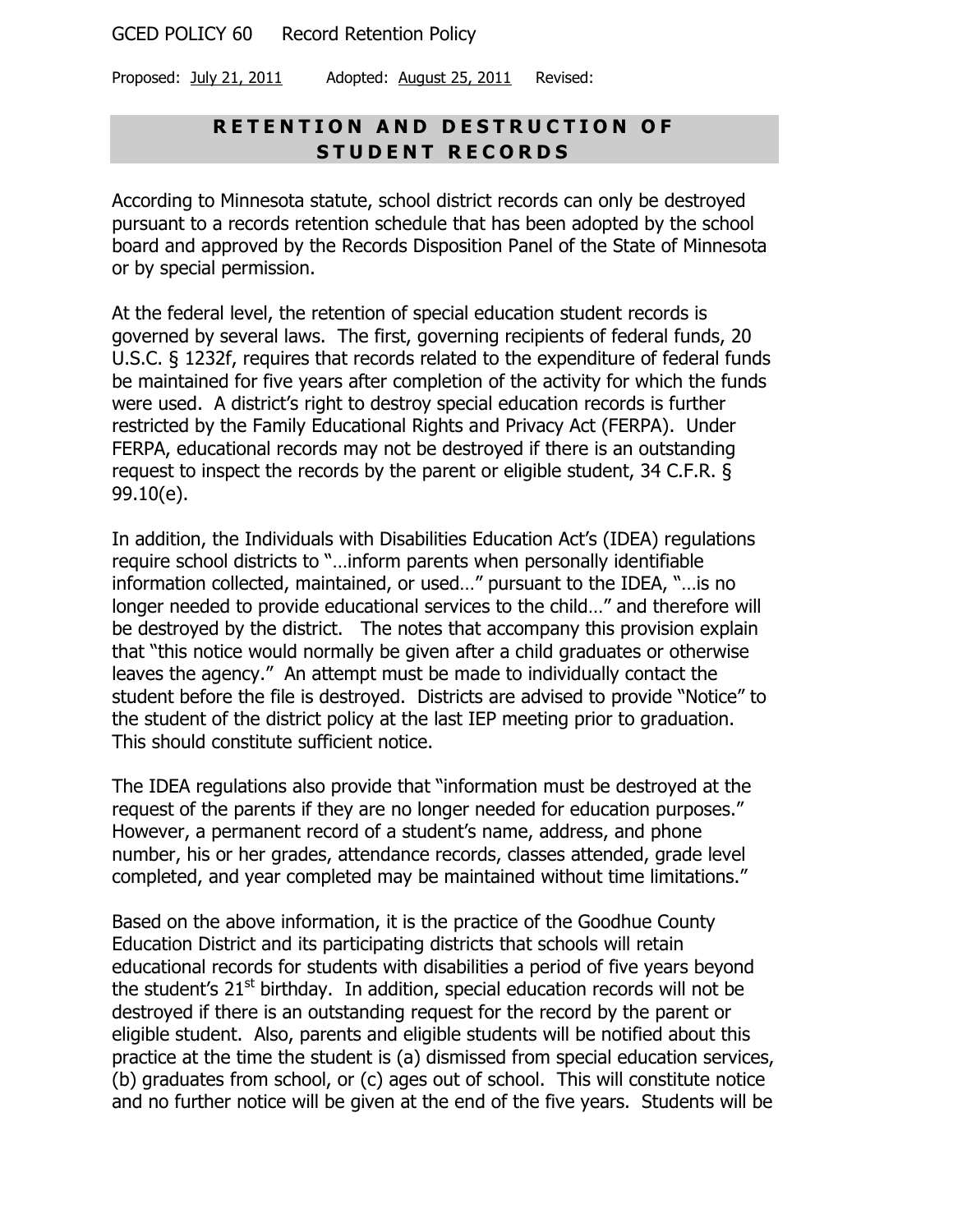Proposed: July 21, 2011 Adopted: August 25, 2011 Revised:

asked to sign an acknowledgment (**[Notice of Special Education File Retention](#page-2-0)  [Policy](#page-2-0)**) of the district's policy to destroy the records after five years and that the "Notice" has been given. A copy of this notice will be retained by the school. Results of achievement and other standardized tests will be retained permanently. A record of all standardized tests results administered as an evaluation for eligibility while the student was in special education services will be permanently retained. Finally, when the student reaches the age of at least 26, all special education records will be destroyed with exception for the final **IEP/IIIP** and all the **Evaluation Reports** and the **Parental [Consent/Objection](file://GCED-EX1/CJohnson$/Chap-4-IEP%20Planning.pdf%23exampleparentalconsentobjectionform)  [Form](file://GCED-EX1/CJohnson$/Chap-4-IEP%20Planning.pdf%23exampleparentalconsentobjectionform)** indicating the student's dismissal from services.

The school must provide a child's divorced, non-custodial parent(s) with the same procedural protections as the child's custodial parent, unless a state court has determined otherwise (see **Divorced Parents** ). As a result, both divorced parents of a disabled child must be notified of IEP/IIIP issues and must be granted access to relevant records, regardless of who has custody. Further, while in some circumstances it may be possible for an educational institution to rely solely on the approval of an IEP/IIIP by a custodial parent, both divorced parents must be given the *opportunity* to participate in the development and approval of the child's educational placement. *Doe v. Arnig*, 651 F. Supp. 424, 37 Educ. L.R. (D. Mass. 1987).

The custodial parent should provide documentation to the principal establishing custodial rights and any other court orders. The noncustodial parent should receive a copy of any correspondence upon providing the principal with a mailing address.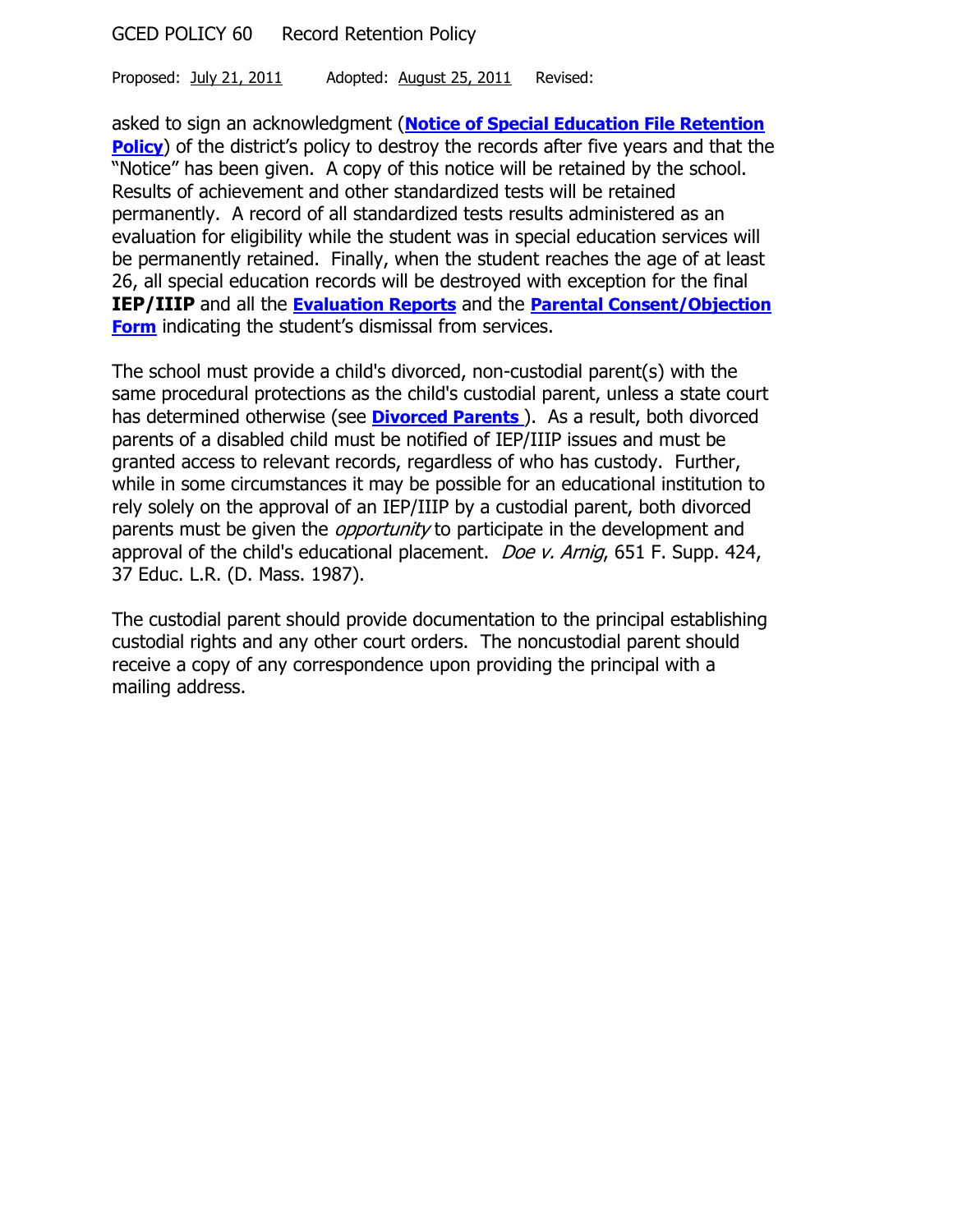# <span id="page-2-0"></span>Proposed: July 21, 2011 Adopted: August 25, 2011 Revised: **NOTICE OF SPECIAL EDUCATION FILE RETENTION POLICY**

In accordance with the policy adopted by the Goodhue County Education District and approved by the Minnesota Records Disposition Panel, notice is hereby being given as to the length of time that your special education file will be maintained.

The record will be retained until five years after your  $21<sup>st</sup>$  birthday in accordance with the District's retention schedule. At that time, the contents will be destroyed with the exception of the last IEP/IIIP, all evaluation reports and the Notice of Proposed Action and the following which will be maintained without time limitation: standardized and achievement test results, student's name, address, phone number, grades, attendance and grade level completed.

By signing this notice, you are acknowledging the retention policy. No further notice will be given.

| <b>Student</b> | Parent |  |
|----------------|--------|--|
| Date           | Date   |  |
| Witness        | Date   |  |

Student Copy

In accordance with the policy adopted by the Goodhue County Education District and approved by the Minnesota Records Disposition Panel, notice is hereby being given as to the length of time that your special education file will be maintained.

The record will be retained until five years after your  $21<sup>st</sup>$  birthday in accordance with the District's retention schedule. At that time, the contents will be destroyed with the exception of the last IEP/IIIP, all evaluation reports and the Notice of Proposed Action and the following which will be maintained without time limitation: standardized and achievement test results, student's name, address, phone number, grades, attendance and grade level completed.

By signing this notice, you are acknowledging the retention policy. No further notice will be given.

| Student        | Parent |
|----------------|--------|
| Date           | Date   |
| <b>Witness</b> | Date   |